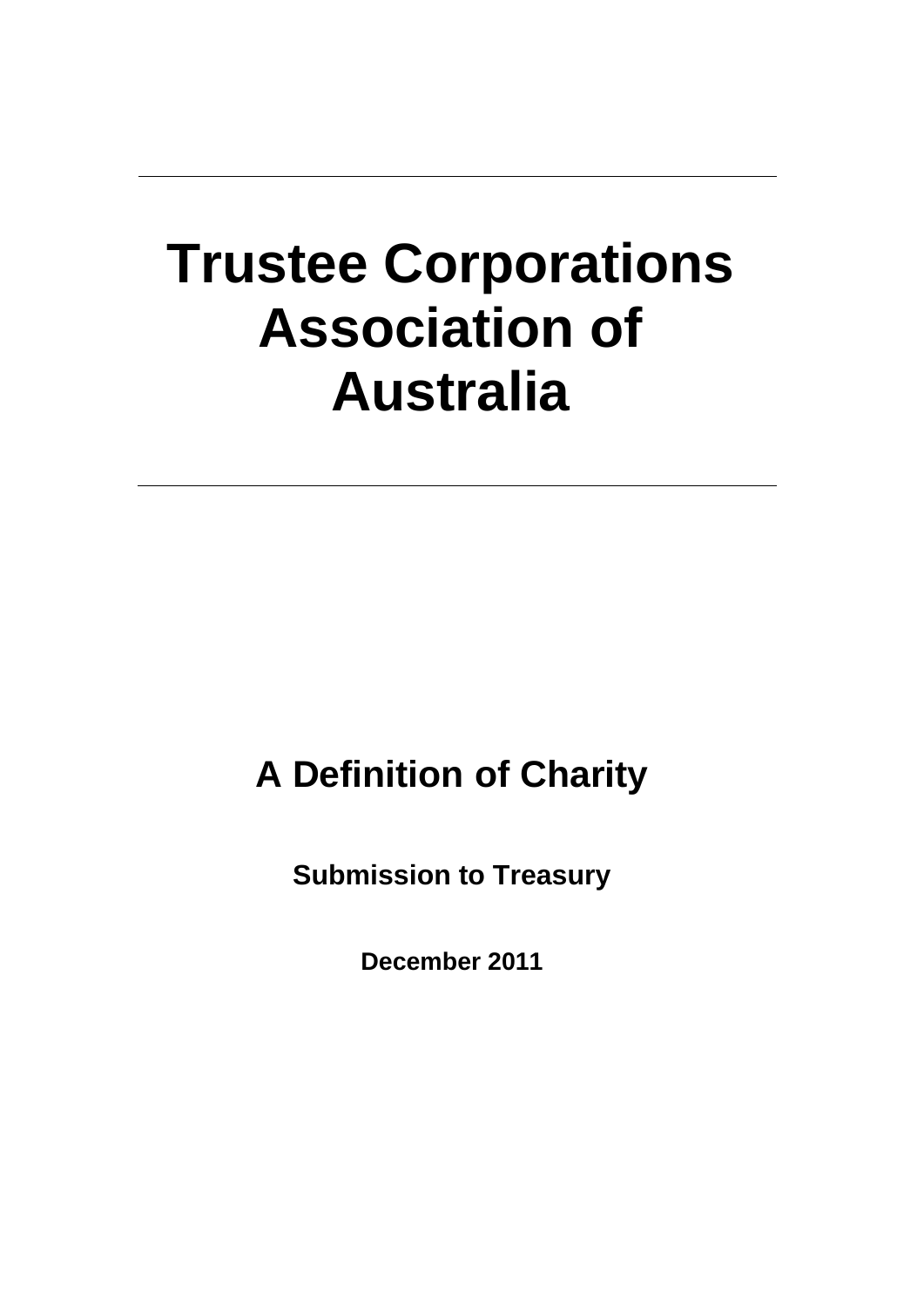### **Introduction**

The TCA is the peak representative body for the trustee corporations industry in Australia.

It represents 16 organisations, comprising all 8 regional Public Trustees and the great majority of the 11 private 'licensed trustee company' groups (see Attachment).

Our members provide a wide range of financial services to individual, family and corporate clients, involving the management / administration of about \$500b in assets.

Member services include:

- traditional activities, such as estate planning, wills, powers of attorney, deceased estate administration, and management of various types of personal trusts.
- superannuation fund trustees / administrators.
- responsible entities for managed investment schemes.
- other corporate activities such as debenture trusteeships, securitisation facilities and custodial services.

Within the trusts sector of their businesses, TCA members manage over 2,100 charitable trusts or foundations with assets of around \$3.2b.

In 2009/10, members distributed about \$175m to charitable causes from those trusts or directly from deceased estates they administered.

We are very pleased to have the opportunity to comment on the consultation paper *A Definition of Charity*.

#### **Comments**

We support the Government's proposal to introduce a statutory definition of 'charity' applicable across all Commonwealth laws so as to ensure greater clarity in the regulatory framework for the sector.

Moreover, we are keen to see greater harmonisation between the Commonwealth and the States / Territories as current inconsistencies between the various jurisdictions result in confusion and unnecessary administrative costs for charities.

Our responses to the specific questions raised in the consultation paper follow.

*1. Are there any issues with amending the 2003 definition to replace the 'dominant purpose' requirement with the requirement that a charity have an exclusively charitable purpose?* 

We agree that the *Charities Bill 2003* should be altered to reflect the common law position that the purpose or purposes of a charity must be exclusively charitable, with clarification that any other purposes, which if viewed in isolation would not be charitable, could only be incidental or ancillary to the charitable purpose.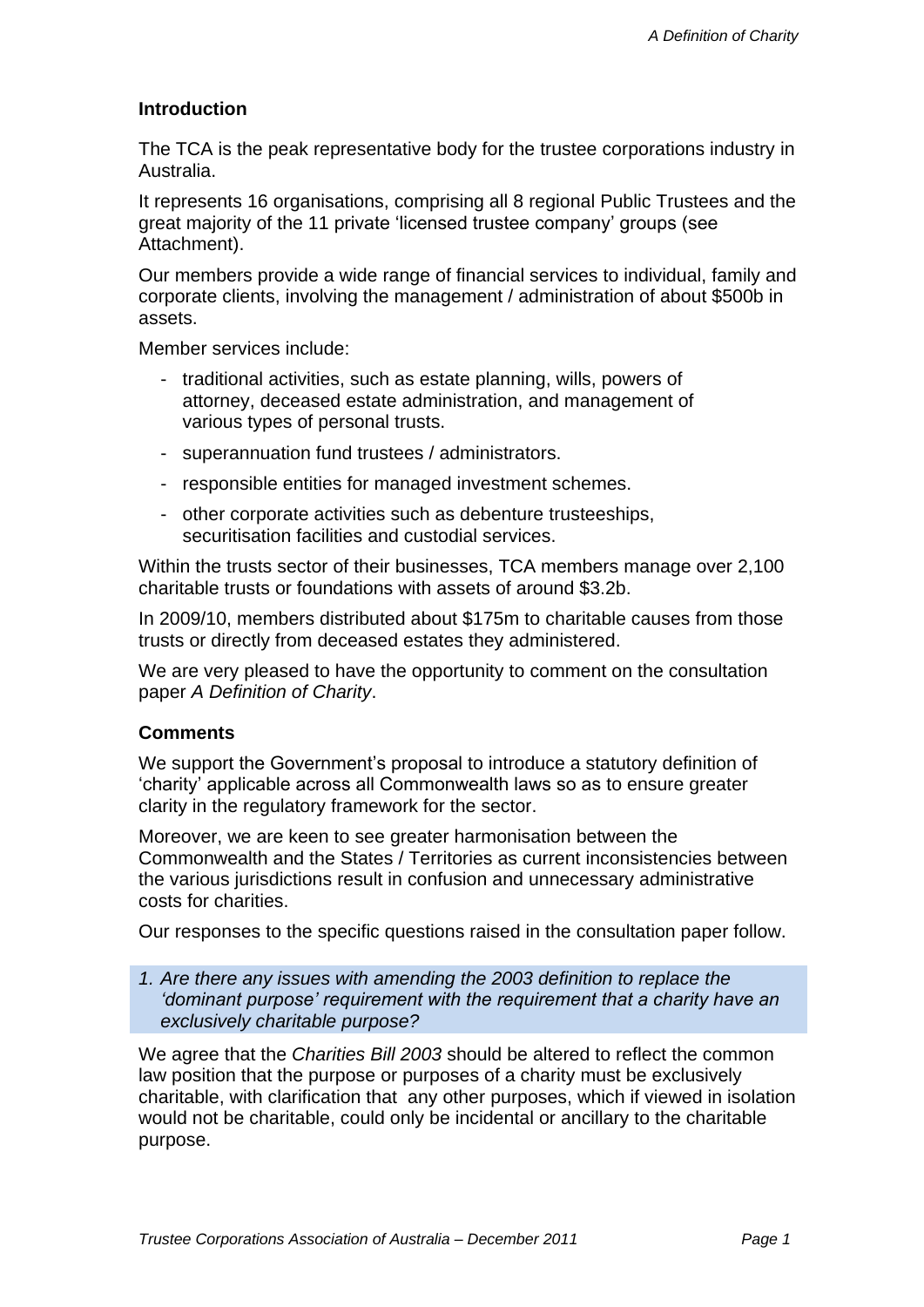*2. Does the decision by the New South Wales Administrative Tribunal provide sufficient clarification on the circumstances when a peak body can be a charity or is further clarification required?* 

Yes.

*3. Are any changes required to the Charities Bill 2003 to clarify the meaning of 'public' or 'sufficient section of the general community'?* 

We believe that clarification is needed.

Some charitable trusts and foundations have purposes which are to support groups which may be considered numerically negligible or may not be deemed of public benefit.

Most trustee corporations administer trusts where the net income supports purposes in which numerically few people "fit" or where the public benefit may not be obvious. Real examples of such purposes from existing trusts with TCC endorsement are (quoted directly from governing documents):

- o *for general purposes of St Peters Church of AAA* (where AAA is a tiny rural township and congregation is likely to be small).
- o *the winners of a best short story competition, a boy and a girl from the school of BBB District High School WA* (where BBB is a small rural district).
- o *to St John's Church of England, CCC annually for religious purposes*  (where CCC is a small country town and congregation is likely to be small).
- o *the Royal DDD Hospital until all money is exhausted to endow a bed at the said Hospital* (where DDD was at the time of establishment of the trust a not-for profit entity and is now owned and operated by a state government).

*4. Are changes to the Charities Bill 2003 necessary to ensure beneficiaries with family ties (such as native title holders) can receive benefits from charities?* 

We suggest that the amended Bill's explanatory material could also clarify that beneficiaries with family ties (such as native title holders) are eligible to receive benefits from charities.

*5. Could the term 'for the public benefit' be further clarified, for example, by including additional principles outlined in ruling TR 2011/D2 or as contained in the Scottish, Ireland and Northern Ireland definitions or in the guidance material of the Charities Commission of England and Wales?* 

While part of the role of the new Australian Charities and Not-for-Profits Commission will involve interpreting such terms when determining charitable and public benevolent institution status, it still would be useful to further clarify the term *'for the public benefit'* in the Bill, by drawing on the guidance in TR 2011/D2.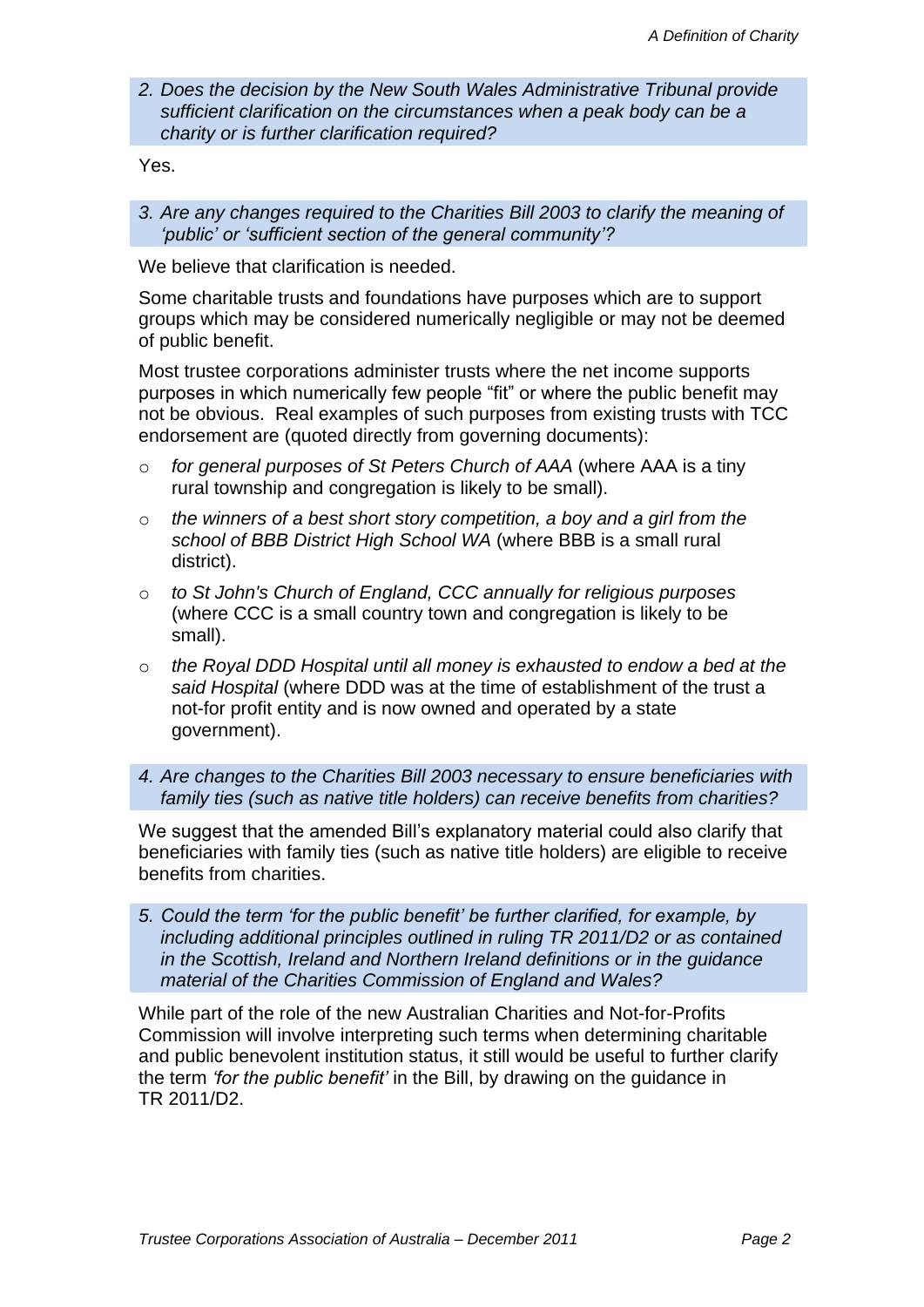*6. Would the approach taken by England and Wales of relying on the common law and providing guidance on the meaning of public benefit be preferable on the grounds it provides greater flexibility?* 

See answer to Q5.

*7. What are the issues with requiring an existing charity or an entity seeking approval as a charity to demonstrate they are for the public benefit?* 

A key element of the new framework will be accountability.

However, we are concerned at the potential cost for charities, including trusts and foundations, if they are required to demonstrate public benefit.

Trustee corporations administer many quite small testamentary charitable trusts which are currently deemed charitable under the first 3 of the 4 heads of charity, including numerous charitable trusts that provide scholarships for individual schools, support local churches and award prizes for activities undertaken.

A requirement to demonstrate the public benefit for these will impose unnecessary financial burden on both the trustee corporations and the trusts and foundations.

The additional compliance burden on the trustee corporations is likely to lead to the closure of many of the trusts as they will no longer be deemed viable to administer.

The burden on the trusts and foundations will reduce the net income available for the charitable purposes.

*8. What role should the ACNC have in providing assistance to charities in demonstrating this test, and also in ensuring charities demonstrate their continued meeting of this test?* 

Providing such assistance would seem to clearly fall within one of the ACNC's functions, ie: providing information, education and guidance to the NFP sector.

*9. What are the issues for entities established for the advancement of religion or education if the presumption of benefit is overturned?* 

See answer to Q7.

*10. Are there any issues with the requirement that the activities of a charity be in furtherance or in aid of its charitable purpose?* 

This would seem to be an appropriate approach.

*11. Should the role of activities in determining an entity's status as a charity be further clarified in the definition?* 

This does not seem necessary.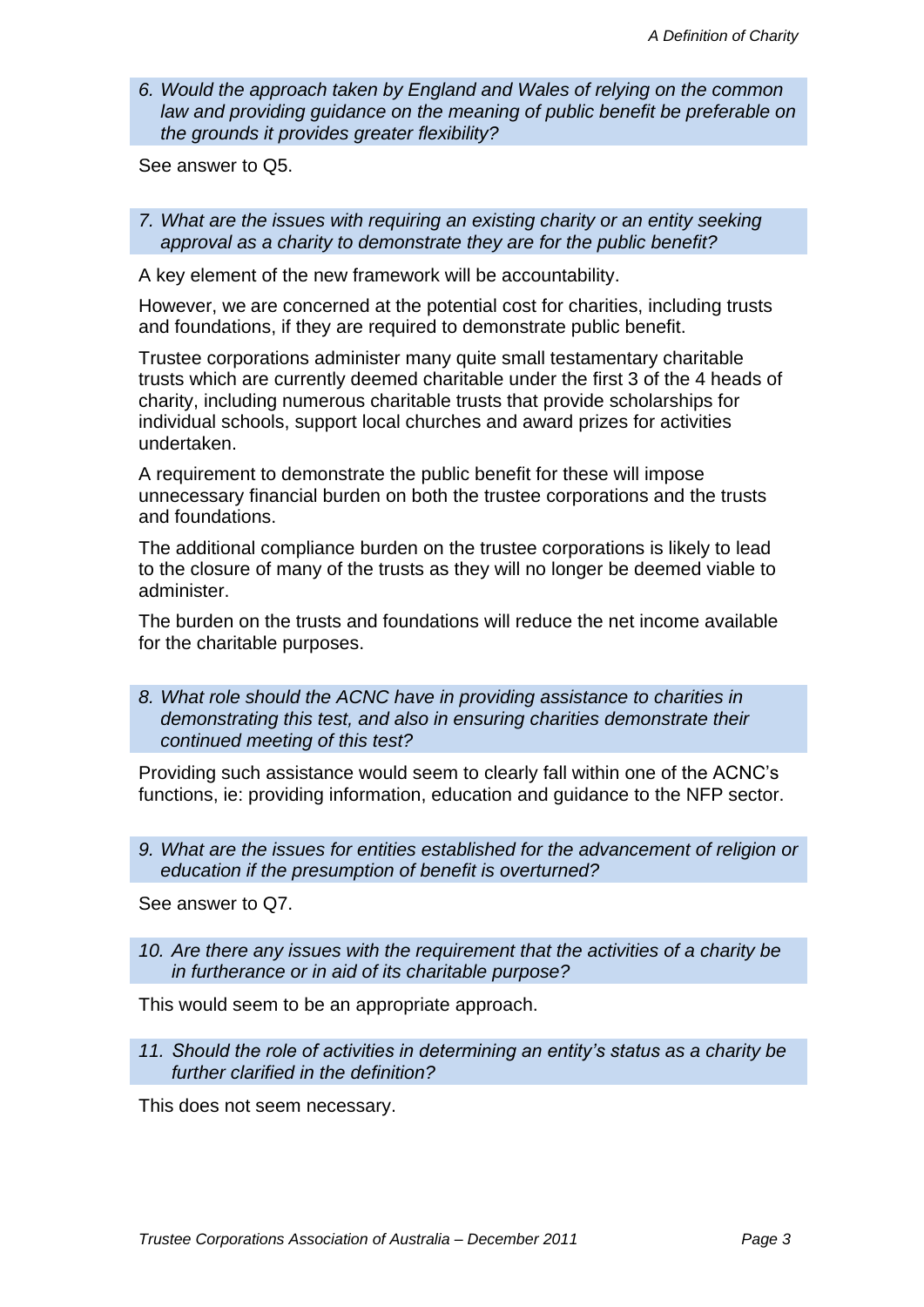*12. Are there any issues with the suggested changes to the Charities Bill 2003 as outlined above to allow charities to engage in political activities?* 

We support the general proposition that a charity should be able to engage in political activities, so long as those activities are in furtherance and in aid of its charitable purpose – again, this could be an area for ACNC guidelines.

13. Are there any issues with prohibiting charities from advocating a political *party, or supporting or opposing a candidate for political office?* 

We support a prohibition on charities engaging in party political activities, as such activities could compromise the charities' independence and erode public confidence in those entities.

14. Is any further clarification required in the definition on the types of legal *entity which can be used to operate a charity?* 

Clarification could be provided in the amended Bill's explanatory material.

*15. In the light of the Central Bayside decision is the existing definition of 'government body' in the Charities Bill 2003 adequate?* 

We believe that the definition of 'government body' in the *Charities Bill 2003* lacks clarity and does not resolve the uncertainty on the issue of whether valid charitable gifts can be made to organisations that, because they are 'government connected organisations' (GCOs), may not be considered 'charitable'.

The Board of Taxation has recommended that the definition be amended to provide a clear definition of 'government body', including whether local government is included, and a clear definition of 'controlled by government', which we support.

The *Central Bayside* decision is but one of a long list of cases which have highlighted the uncertainty in this area.

Whether a particular GCO remains charitable within the general law definition of the term, despite its connection to government, is a question of fact and must be established on a case-by-case basis by reference to the applicable case authorities.

There are no clear rules or criteria which enable taxpayers to determine whether a GCO is indeed charitable, which is a significant source of uncertainty for taxpayers.

Affected taxpayers which are testamentary trusts, private ancillary funds or public ancillary funds may:

- o wish to make gifts or otherwise provide financial support to GCOs but may only do so if they are charitable; or
- o be required to make gifts or distributions of income or capital to a GCO as a named beneficiary of the trust with a 'fixed entitlement to part of the trust's income and/or capital.

This may present 2 problems: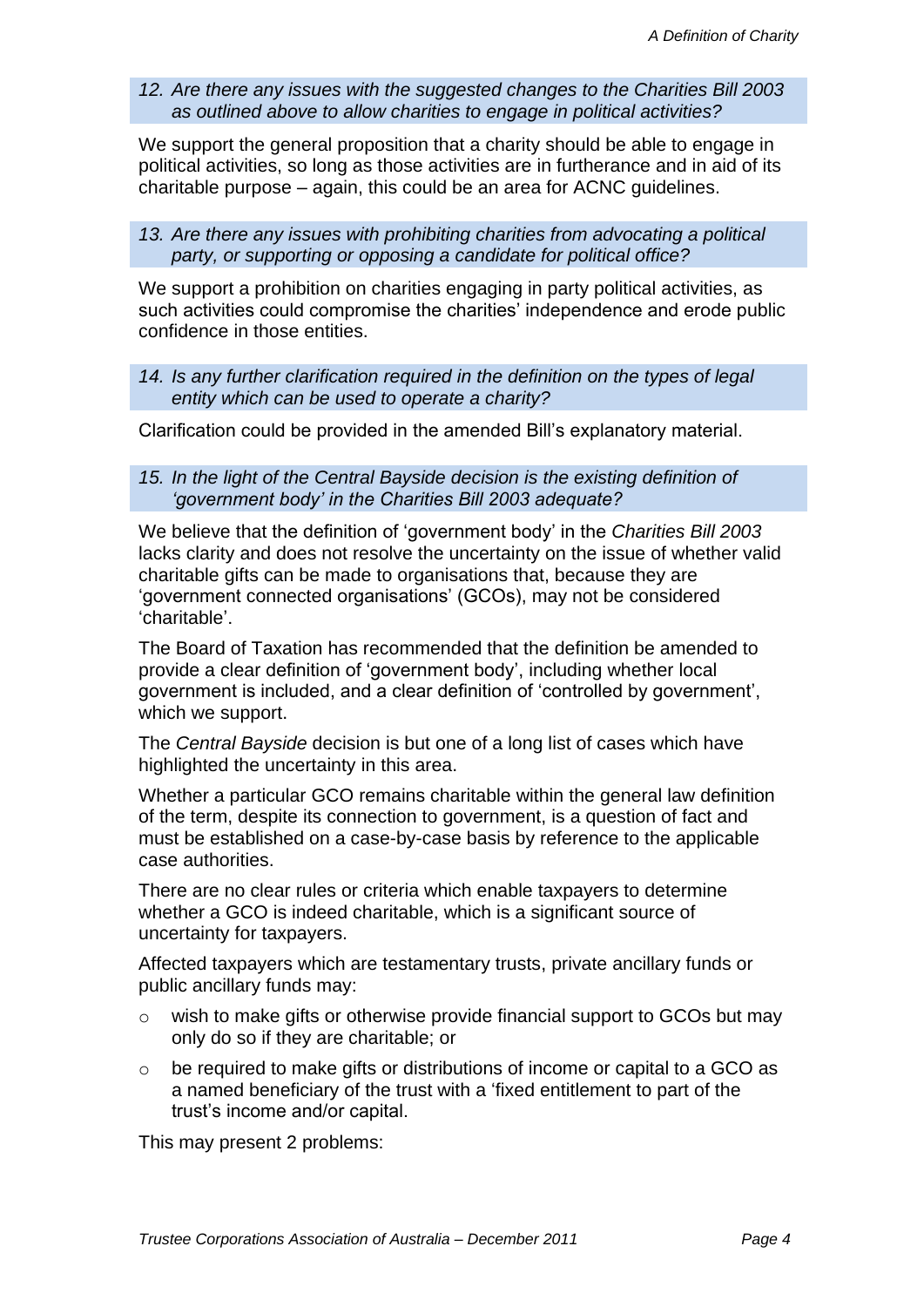- $\circ$  if the affected taxpayer is a trust, it must be a charitable trust for trust law purposes to overcome the limitation on perpetuities and the fact there are no actual objects of the trust - if the trust is benefitting non-charitable GCOs it may not have a charitable purpose and so will not be (and never will have been) a validly settled trust.
- $\circ$  for the affected taxpayer to be exempt from income tax and be eligible for a number of other tax benefits on the basis that it is an 'income tax exempt charity' or a 'tax concession charity' under the *Income Tax Assessment Act 1997*, it must have a charitable purpose - the Commissioner may deem the taxpayer to not be eligible for an exemption if it makes distributions or otherwise provides financial support to non-charitable GCOs.

Uncertainty around the charity status of GCOs and by extension the validity of trusts which, by choice or necessity, make gifts to such organisations has been addressed by state legislation.

In Victoria, for example, a solution to the trust validity issue has been sought by the introduction of s7K into the *Charities Act 1978*, which enables a charitable trust, by opting into the saving provision, to validly distribute income or capital to an 'eligible entity' which, but for its connection to government, would be a charity.

An 'eligible entity' is an entity which is approved by the Commissioner as a deductible gift recipient (DGR).

When introducing the bill, the then Attorney-General commented on ability of trust making the election to access Commonwealth government tax concessions:

*"It should be noted that the [Bill] will not, of itself, allow Victorian charitable trusts to give to these government linked bodies. Further steps must be taken by Victorian charitable trusts and the commonwealth (sic) government for the bill to have full effect. Charitable trusts that 'opt in' to the legislation will only be able to exercise the legal power to make grants to government-linked bodies after they have obtained an appropriate tax endorsement from the ATO."*

Our understanding is that to date the ATO has adopted an administrative response whereby entities that have opted in to the saving provision can apply for their tax concession status as a 'tax concession charity' to be converted to that of an 'income tax exempt fund'.

The practical effect is to preserve the entities' income tax exemptions, but still result in the entities only being able to make valid distributions to entities which are DGRs.

This can become problematic where particular GCOs are not 'eligible entities' for the purposes of s7K because they are not a DGR or they do not maintain a DGR fund and a particular trust elects or is required to gift funds to that particular entity. In such a case, the making of a s7K election will not overcome the trust validity problem and its tax concession status could not be converted to that of an income tax exempt fund.

Many of the testamentary trusts for which our members act as trustee have been endorsed as income tax exempt charities. Many of those trusts have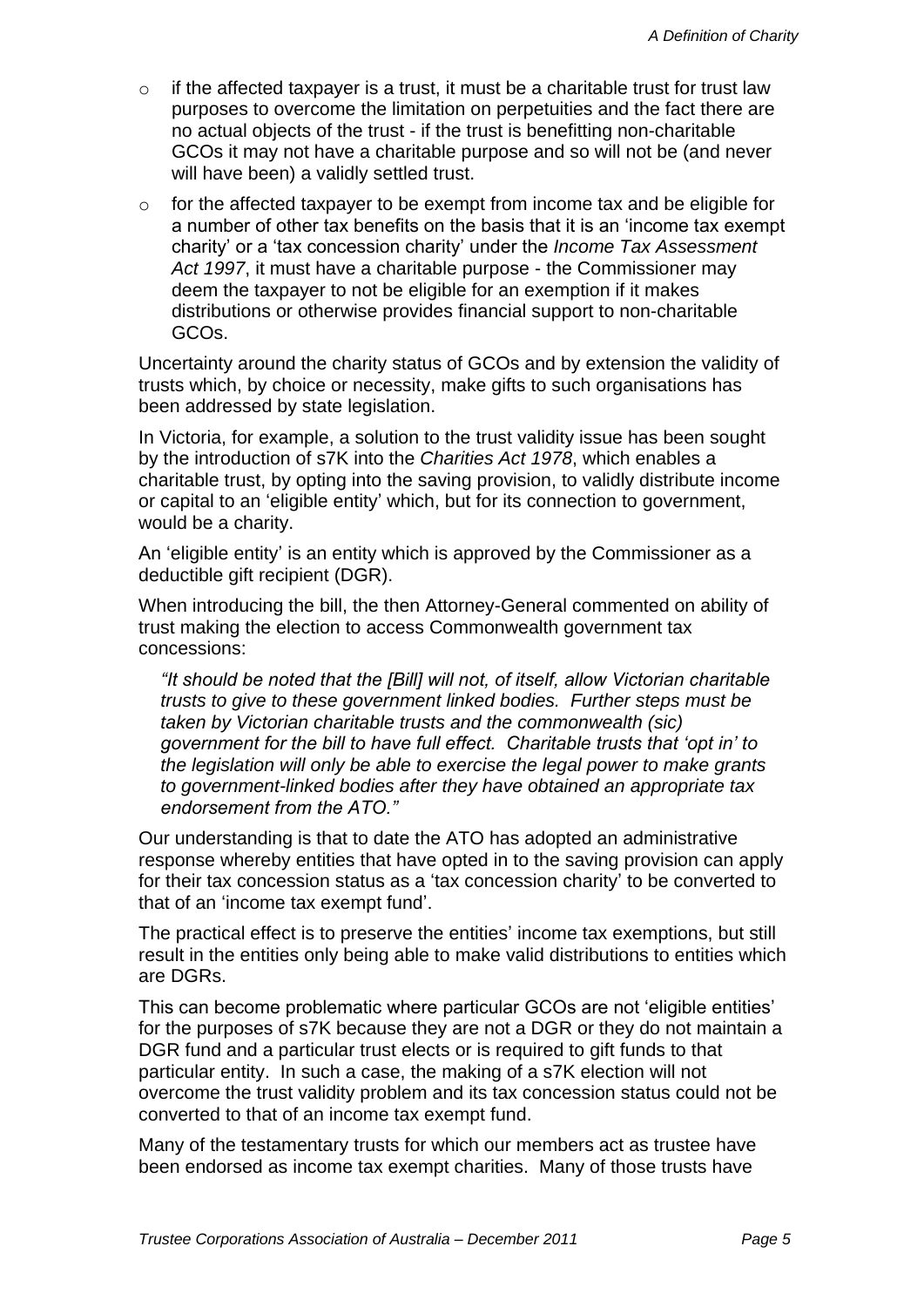named beneficiaries with fixed entitlements to the income and capital of the trust that are GCOs and not DGRs.

In other cases, there is a mix of fixed beneficiaries which are GCOs that have DGR endorsement (or maintain DGR endorsed funds) and other named GCOs which are not DGRs (or do not have DGR funds).

Our members face significant uncertainty in the administration of such trusts.

Legal advice has confirmed that the correct position on the charitable status of particular GCOs which are named beneficiaries of the testamentary trusts is far from clear and has recommended that a *cy pres* application be made to the Supreme Court in respect of each trust to seek to modify its terms and scope of beneficiaries. However, this may not necessarily resolve the matter in all cases (particularly insofar as trust validity is concerned) and would necessitate significant costs, resources and time.

We note that in *re Cain (Deceased); The National Trustees Executors and Agency Co of Australasia Ltd v Jeffrey* [1950] VLR 382 Dean J upheld a gift under a will to the Children's Welfare Department as a valid charitable trust whereby the Department would provide extra benefits for children under its care.

If GCOs are willing to accept gifts on terms that require them to apply the gift in a manner over and above their ordinary activities it would be unnecessary for the trustees to elect under s7K.

The ATO has given 'non-binding advice' that as an interim measure it would accept that if trustees make gifts to GCOs on this basis such testamentary trusts can qualify for exemption on the basis that they are tax concession charities.

However, legal advice indicated that an invalid nomination of a non-charitable GCO cannot be converted into a valid nomination simply by having the trustee impose a charitable condition for the receipt of the benefit.

As *re Cain* shows, it must be possible to construe the actual nomination in the will as one which involves the receipt and application of benefit for charitable purposes over and above those ordinary non-charitable purposes of the GCO.

We suggest that, in order for a statutory definition of charity (in Federal legislation) to achieve the goals of greater certainty and administrative efficiency in relation to the determination of charitable purpose, it should provide the following:

(a) A legislative basis for determining whether a GCO is a charitable organisation or pursues a charitable purpose and including such organisations within the statutory definition of a charity, eg: by including in the legislative definition of 'charity' an organisation, the objects and activities of which would satisfy the basic elements of that definition "but for" the fact that it is connected to government by virtue of it being a creature of statute, subject to government oversight or control, receiving government funding or implementing government policy.

Such rules could be supported by an administrative mechanism which allows affected taxpayers to obtain a binding opinion from the Australian Charities and Not-for-Profits Commission (ACNC) as to whether or not a particular GCO is charitable, and/or for the ACNC to prescribe a particular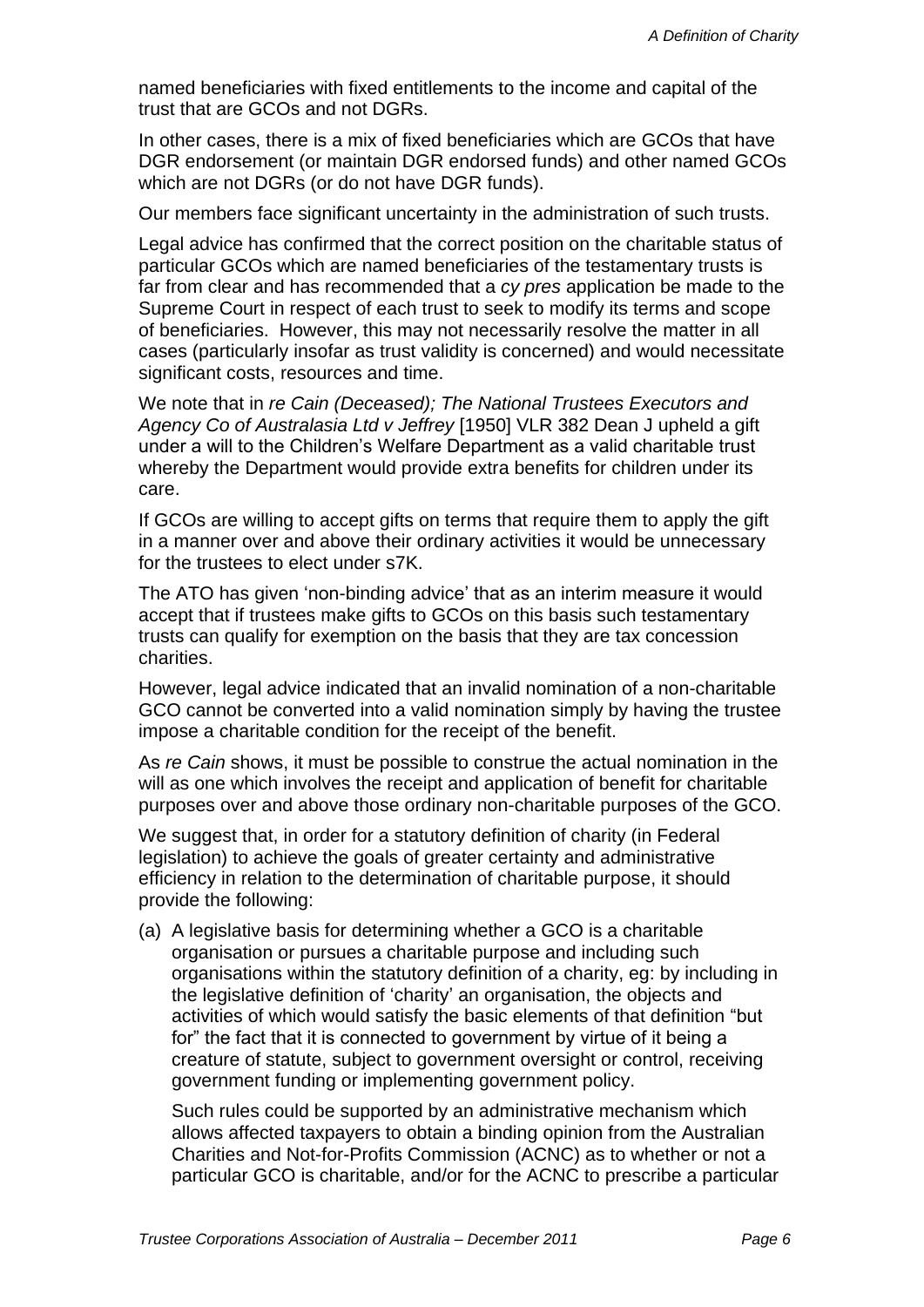government connected organisation as being charitable (eg: public hospitals).

- (b) Federal law adopting the purported policy objectives of the state legislated saving provisions, such as s7K of the *Charities Act (Vic) 1978*, such that a charitable trust will remain valid at law if it provides gifts or benefits to government connected organisations which are (under the statutory definition but, arguably, not the general law definition) charitable.
- (c) Provisions integrating the statutory inclusion of GCOs into the definition of charity and the saving provision for trust validity with the tax concessions available under the Federal tax law such that a charitable trust or institution may retain its status as a 'tax concession charity' by providing gifts or financial support to GCOs which satisfy the statutory definition of a charity (irrespective of whether they are also DGRs or have DGR funds).

*16. Is the list of charitable purposes in the Charities Bill 2003 and the Extension of Charitable Purposes Act 2004 an appropriate list of charitable purposes?* 

See answer to Q17.

*17. If not, what other charitable purposes have strong public recognition as charitable which would improve clarity if listed?* 

We believe that, with a view to achieving greater clarity, the list of charitable purposes should be as comprehensive as possible and include activities that benefit the public through the provision of preventative measures rather than the often far more expensive need to respond once issues have become entrenched.

The list should at least cover the following:

- o the advancement of education
- o the advancement of social or community welfare
- o the advancement of medical research and health
- o the advancement of religion
- o the advancement of culture
- o advancement of the natural environment
- o the advancement of community development
- $\circ$  the promotion and protection of civil and human rights
- o the promotion of reconciliation, mutual respect and tolerance between various groups within Australia
- o the protection and safety of the general public
- o the prevention and relief of suffering of animals
- o the encouragement of amateur sports which promote health and wellbeing irrespective of ability
- o any other purpose that is beneficial to the community.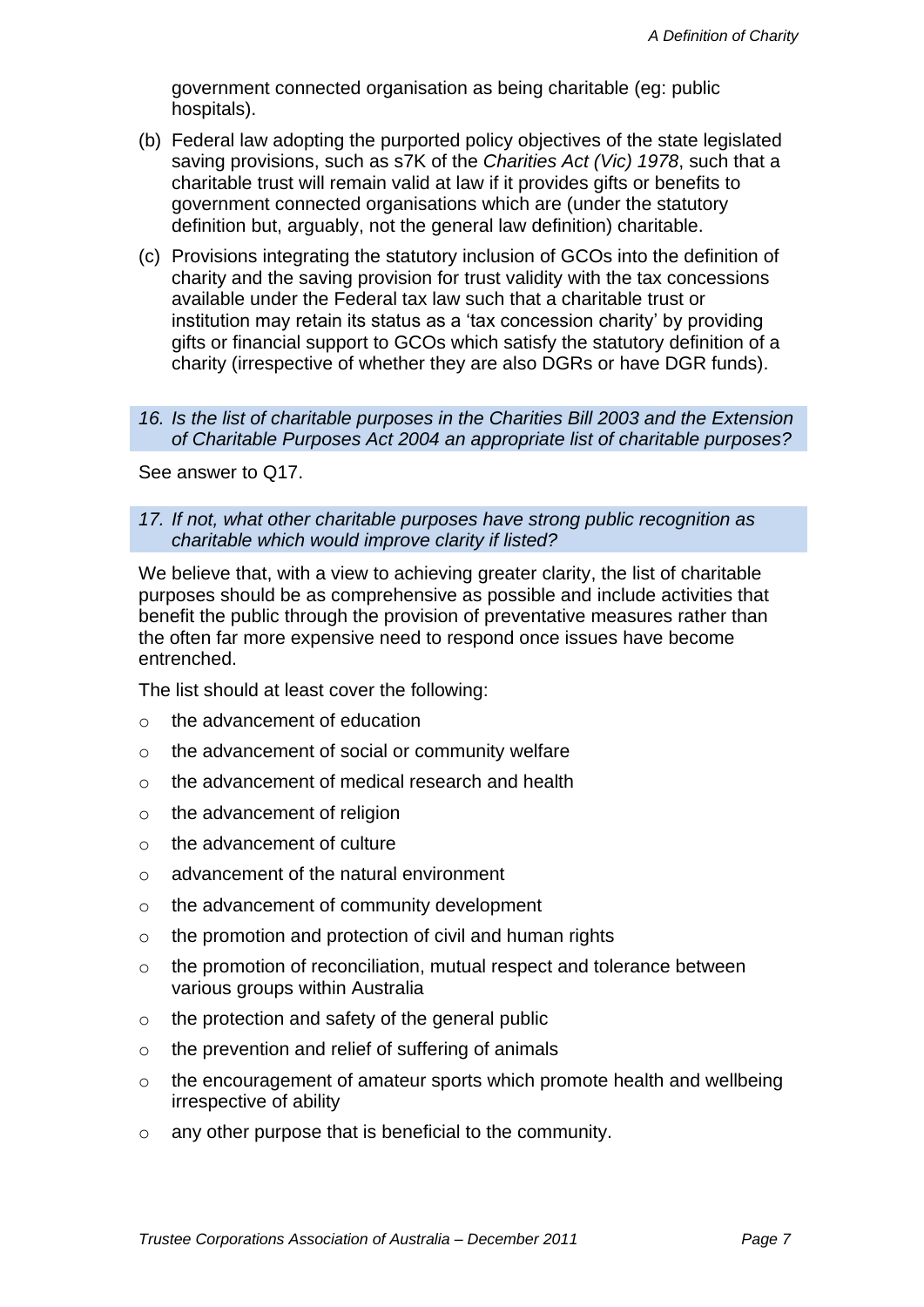*18. What changes are required to the Charities Bill 2003 and other Commonwealth, State and Territory laws to achieve a harmonised definition of charity?* 

We support the view put forward by Alice Macdougall from Freehills, ie: the divergence between Commonwealth and State laws creates significant problems, eg:

- o charitable trusts which are not private or public ancillary funds cannot make grants to government entities (including government controlled entities) for their general operations or for infrastructure;
- o charitable trusts which are not private or public ancillary funds can make grants to government entities (including government controlled entities) for charitable purposes over and above their usual operations (*Re Cain* and discussion in 279 and 280 in TR 2011/4) though this is, in practice, often difficult to ascertain;
- $\circ$  private or public ancillary funds which are endorsed as charitable funds cannot make grants to non-charitable item 1 DGRs;
- $\circ$  private or public ancillary funds in States where there is State legislation which enables them to opt in by making a declaration and changing tax status from a charitable fund to an income tax exempt fund, can make grants to tax exempt non-charitable item 1 DGRs, provided the trust makes the declaration and ceases to be charitable under *ITAA 97* (and presumably won't be charitable under the proposed legislation on the definition of charity as currently proposed?).

Some possible solutions include:

- o legislating that a government department or body can be a charity in respect of purposes that would be charitable but for the connection with government (though these may then need to be exempted from registration, reporting and other requirements under the ACNC legislation);
- o inserting in the proposed list of charitable purposes "providing money, property or benefits to government departments or bodies for purposes which would be charitable but for the connection with government";
- o inserting in the proposed list of charitable purposes "providing money, property or benefits to DGRs which are exempt bodies".

The proposed legislation should also cover charitable trusts where the non-charitable purposes have been or should be severed. The ATO currently recognises these trusts as charitable and providing this recognition in the proposed legislation will bring the applicable law in line with the current practice.

#### *19. What are the current problems and limitations with ADRFs?*

We also support the view of Alice Macdougall on this issue, ie: it would be of assistance for many of the purposes listed in the December 2009 legislation as a consequences of the Victorian bushfires to be specifically deemed as charitable.

This is necessary as many of the community assets and infrastructure would normally be owned by the local government. Other assets important to the community may well be owned and operated by sporting or other recreational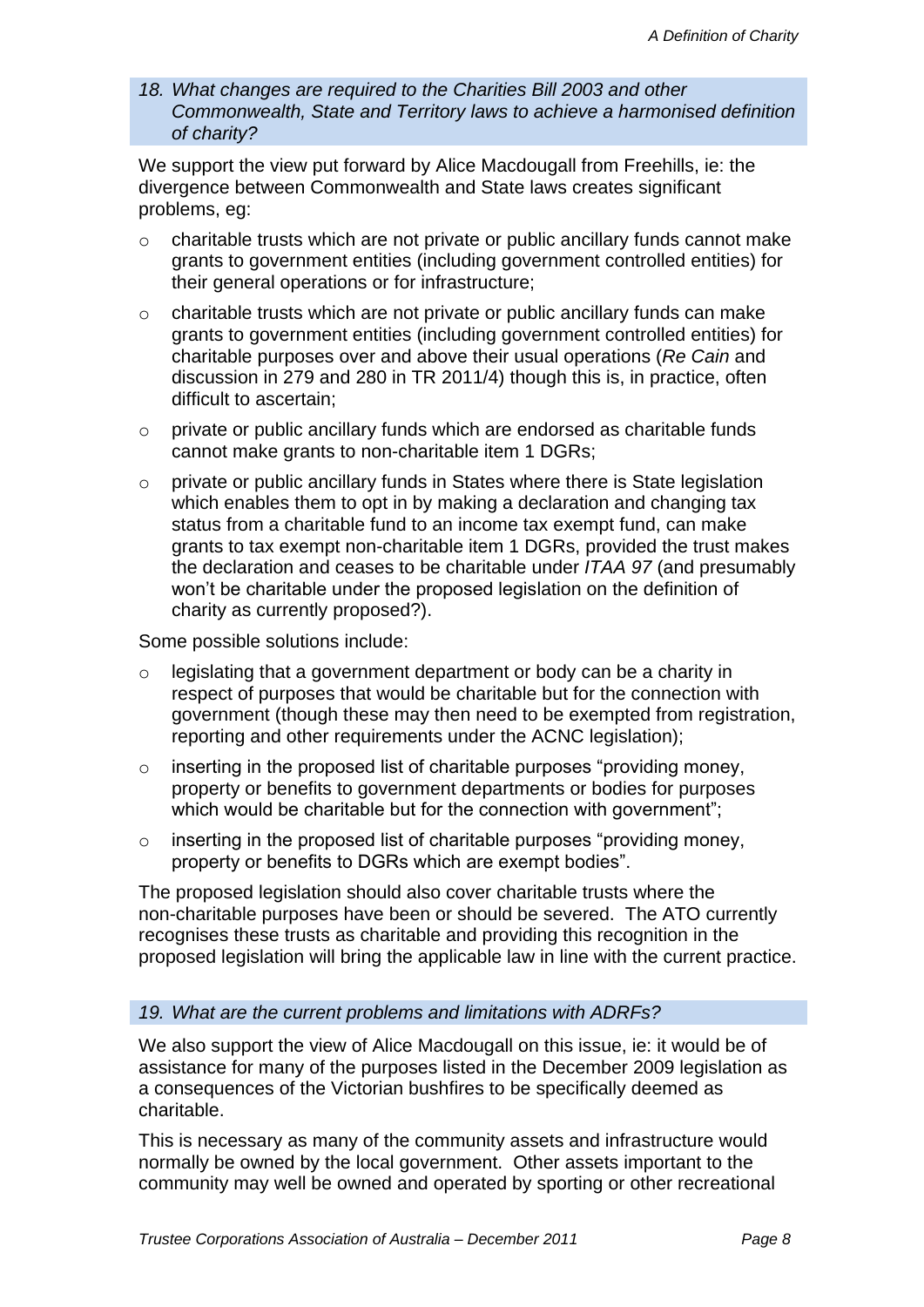clubs and therefore not come within the definition of charitable. This severely limits trusts wishing to support disaster recovery.

#### *20. Are there any other transitional issues with enacting a statutory definition of charity?*

We agree that an extensive campaign will be needed to educate the legal profession, charities and the general public about the changes, including the possible need to review Wills which provide for charitable purposes on the basis of the existing common law definition of charity (noting that some testators may have since lost capacity and thus are not able to amend their Will).

Any change in compliance obligations will require transitional activities that are an additional burden on resources for both trustee corporations and trusts and foundations. Expected costs may be associated with:

- o audit of trusts and foundations, to ensure compliance.
- o modification of processes and procedures.
- o demonstration of public benefit.
- o seeking and actioning legal advice to deal with non-complying entities.

We also support Alice Macdougall's comments:

- o Care should be taken where there is a potential loss of charitable status such as if the requirement for public benefit is removed from the relief of poverty as a number of testamentary trusts and a number of trusts for necessitous circumstances may no longer be charitable. The charitable status of these existing trusts should be preserved specifically in the legislation, similar to the amendments made in 1997 preserved the status of pre-1997 testamentary trusts.
- o If trusts which have had the non-charitable purposes severed as a result of State and Territory laws are not specifically recognised in the proposed legislation, these trusts may also lose tax concessions if no longer recognised by the ATO as charitable if not specifically included within the definition of charity under the proposed legislation.

\*\*\*\*\*